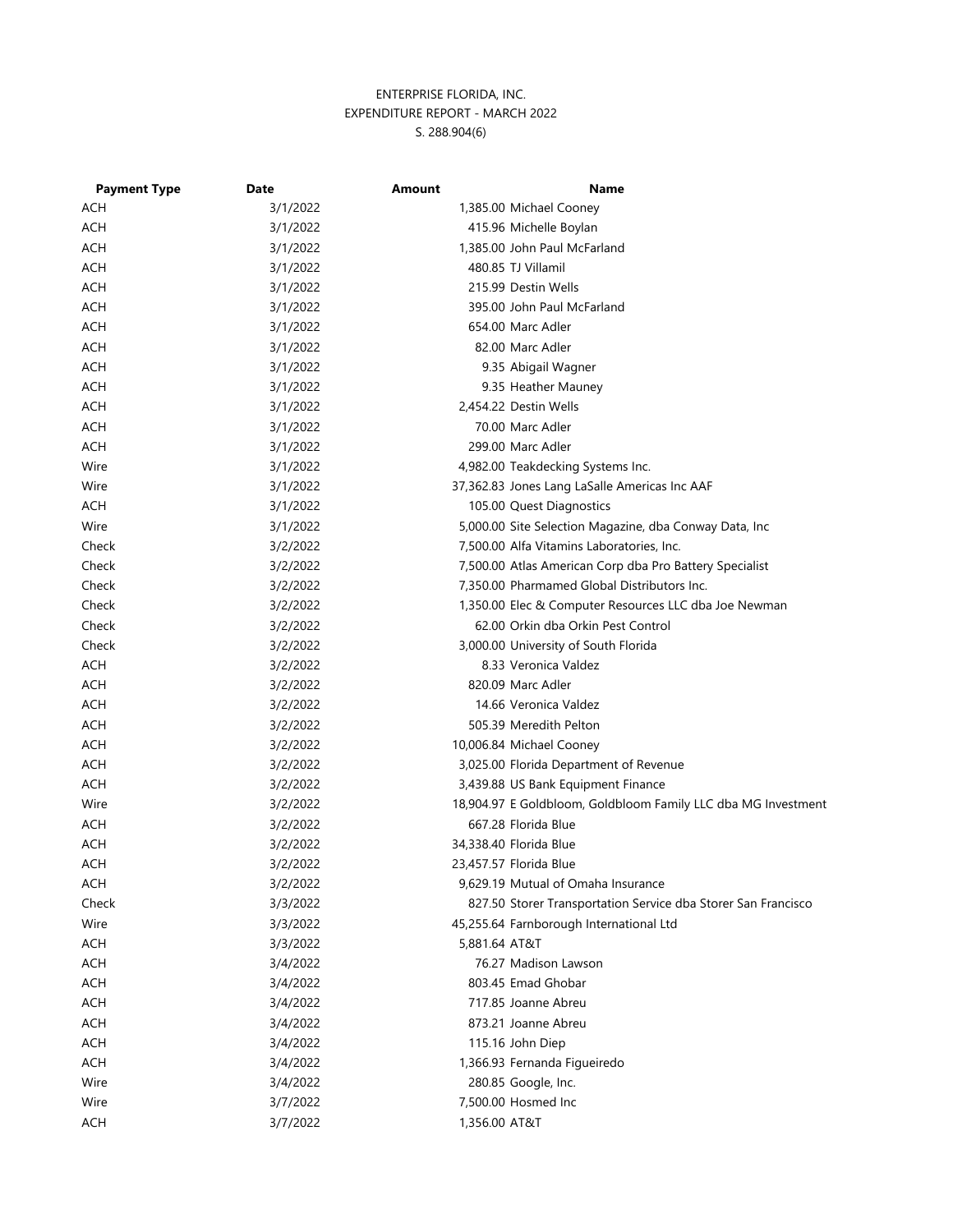| <b>Payment Type</b> | Date      | Amount        | Name                                                               |
|---------------------|-----------|---------------|--------------------------------------------------------------------|
| ACH                 | 3/7/2022  |               | 42,744.76 Principal Financial Group                                |
| <b>ACH</b>          | 3/7/2022  |               | 70.00 Quest Diagnostics                                            |
| <b>ACH</b>          | 3/8/2022  |               | 70.14 Larry Bernaski                                               |
| <b>ACH</b>          | 3/8/2022  |               | 178.00 Larry Bernaski                                              |
| <b>ACH</b>          | 3/8/2022  |               | 36.35 David Pieklik                                                |
| <b>ACH</b>          | 3/8/2022  |               | 55.76 David Pieklik                                                |
| <b>ACH</b>          | 3/8/2022  |               | 241.36 David Pieklik                                               |
| <b>ACH</b>          | 3/8/2022  |               | 241.36 Emad Ghobar                                                 |
| <b>ACH</b>          | 3/8/2022  |               | 1,310.00 Fernanda Figueiredo                                       |
| <b>ACH</b>          | 3/8/2022  |               | 53.00 Byars, Lynette                                               |
| <b>ACH</b>          | 3/8/2022  |               | 3,092.06 Larry Bernaski                                            |
| <b>ACH</b>          | 3/8/2022  |               | 32.80 Judith Rebollar                                              |
| <b>ACH</b>          | 3/8/2022  |               | 60.02 Hogan, Katherine                                             |
| <b>ACH</b>          | 3/8/2022  |               | 153.40 Hogan, Katherine                                            |
| <b>ACH</b>          | 3/8/2022  |               | 716.40 Fernanda Figueiredo                                         |
| <b>ACH</b>          | 3/8/2022  |               | 392.03 McCaffrey, Terrance                                         |
| <b>ACH</b>          | 3/8/2022  |               | 1,372.02 Henao, Alejandra                                          |
| Check               | 3/9/2022  |               | 7,500.00 Advanced Instrumentations, Inc.                           |
| Check               | 3/9/2022  |               | 7,500.00 Advanced Composite Structures Florida, LLC                |
| Check               | 3/9/2022  |               | 7,500.00 Avparts International, LLC                                |
| Check               | 3/9/2022  |               | 6,032.00 Medisim Technologies, LLC                                 |
| Check               | 3/9/2022  |               | 7,500.00 Ocean Air, Inc.                                           |
| Check               | 3/9/2022  |               | 7,500.00 Vexigo Aviation LLC                                       |
| Check               | 3/9/2022  |               | 62.00 Orkin dba Orkin Pest Control                                 |
| Check               | 3/9/2022  |               | 55.30 The Hitt Companies, Inc.                                     |
| Wire                | 3/9/2022  |               | 7,500.00 Atlas Aerospace Accessories, LLC                          |
| Wire                | 3/9/2022  |               | 1,761.04 Entrepreneur Media, Inc.                                  |
| Wire                | 3/9/2022  |               | 3,100.00 Group C Media Inc                                         |
| Wire                | 3/9/2022  |               | 15,194.54 LinkedIn Corp                                            |
| ACH                 | 3/9/2022  | 1,808.41 AT&T |                                                                    |
| Wire                | 3/9/2022  |               | 481.10 Presidio Networked Solutions                                |
| Wire                | 3/9/2022  |               | 909.50 Concur Technologies, Inc.                                   |
| <b>ACH</b>          | 3/9/2022  |               | 101,570.25 American Express                                        |
| Check               | 3/10/2022 |               | 5,000.00 Joven Transportation & Logistics Consulting Services, Inc |
| <b>ACH</b>          | 3/10/2022 |               | 1,198.00 Joanne Abreu                                              |
| ACH                 | 3/10/2022 |               | 1,088.87 Michael Cooney                                            |
| <b>ACH</b>          | 3/10/2022 |               | 23.20 Brenda Johnson                                               |
| <b>ACH</b>          | 3/10/2022 |               | 547.75 Michael Schiffhauer                                         |
| <b>ACH</b>          | 3/10/2022 |               | 79.00 Frederick Morris                                             |
| ACH                 | 3/10/2022 |               | 33.33 Frederick Morris                                             |
| <b>ACH</b>          | 3/10/2022 |               | 18.37 Alexandra Sanchez                                            |
| <b>ACH</b>          | 3/10/2022 |               | 33.33 Alexandra Sanchez                                            |
| <b>ACH</b>          | 3/10/2022 |               | 440.36 Katie Richardson                                            |
| <b>ACH</b>          | 3/10/2022 |               | 33.65 Katie Richardson                                             |
| <b>ACH</b>          | 3/10/2022 |               | 2,238.27 Joseph Bell                                               |
| <b>ACH</b>          | 3/10/2022 |               | 190.04 Abigail Wagner                                              |
| Wire                | 3/11/2022 |               | 136,917.38 Kallman Worldwide, Inc.                                 |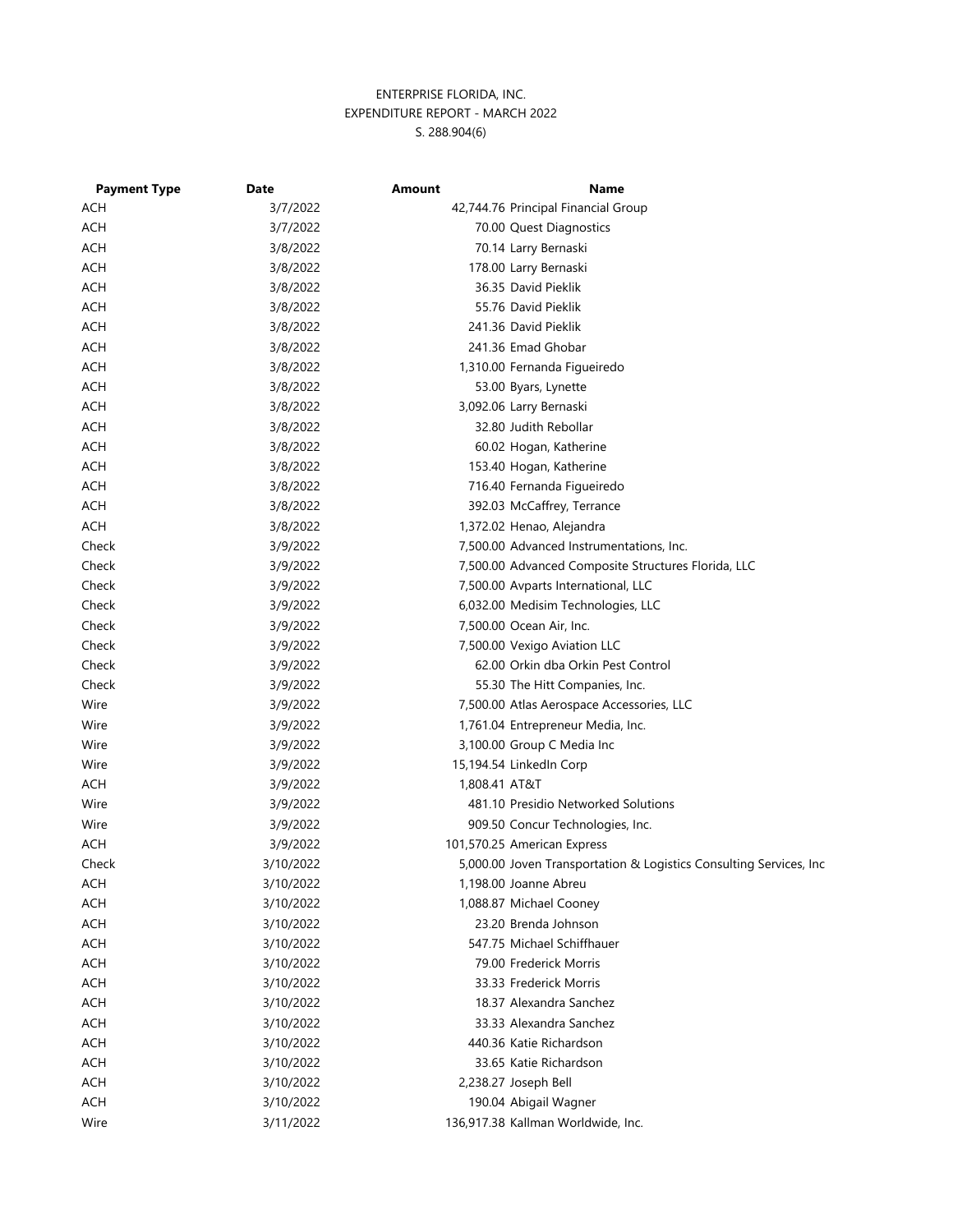| <b>Payment Type</b> | Date      | Amount        | <b>Name</b>                                                                |
|---------------------|-----------|---------------|----------------------------------------------------------------------------|
| ACH                 | 3/11/2022 |               | 1,104.90 ADP, Inc.                                                         |
| ACH                 | 3/11/2022 |               | 1,719.64 ADP, Inc.                                                         |
| Wire                | 3/14/2022 |               | 18,490.00 Florida Sports Foundation Incorporated                           |
| Wire                | 3/14/2022 |               | 29,166.67 Zeta Global Corp                                                 |
| Wire                | 3/14/2022 |               | 52,974.58 Dow Jones & Co                                                   |
| Wire                | 3/15/2022 |               | 4,894.00 Tartabit LLC                                                      |
| ACH                 | 3/15/2022 | 5,881.64 AT&T |                                                                            |
| Wire                | 3/15/2022 |               | 15,000.00 Inteligencia Corporativa Ltda                                    |
| Wire                | 3/15/2022 |               | 20,769.00 APCO Worldwide Limited                                           |
| Wire                | 3/15/2022 |               | 19,575.00 OCO Global                                                       |
| Wire                | 3/15/2022 |               | 18,333.33 OCO Global                                                       |
| Wire                | 3/15/2022 |               | 18,333.33 Institute of Advanced Finance                                    |
| Wire                | 3/15/2022 |               | 18,333.33 PM & Partner Marketing Consulting                                |
| Wire                | 3/15/2022 |               | 14,666.66 Fenetre Partners, Ltd - Japan                                    |
| Wire                | 3/15/2022 |               | 10,000.00 Ogyn Marketing & Distribution                                    |
| Wire                | 3/15/2022 |               | 10,000.00 Professional Women Africa Limited, T/A Ellary Solutions - S.Afri |
| Wire                | 3/15/2022 |               | 8,333.33 Asistencia Y representation De Negocios                           |
| <b>ACH</b>          | 3/15/2022 | 1,808.41 AT&T |                                                                            |
| Check               | 3/16/2022 |               | 114,868.24 Economic Development Alliance of Bay County                     |
| Check               | 3/16/2022 |               | 3,750.00 American TelePhysicians dba CURA 4U Inc.                          |
| Check               | 3/16/2022 |               | 7,500.00 HubX, LLC                                                         |
| Check               | 3/16/2022 |               | 7,500.00 Schroth Safety Products LLC                                       |
| Check               | 3/16/2022 |               | 9,999.96 iHeartMedia Entertainment Inc                                     |
| Check               | 3/16/2022 |               | 847.50 Irina Pushkareva                                                    |
| Check               | 3/16/2022 |               | 250.00 Legacy Parking Company                                              |
| <b>ACH</b>          | 3/16/2022 |               | 1,040.72 DEX Imaging                                                       |
| <b>ACH</b>          | 3/16/2022 |               | 1,057.90 DEX Imaging                                                       |
| <b>ACH</b>          | 3/16/2022 |               | 566.56 DEX Imaging                                                         |
| Wire                | 3/16/2022 |               | 14,883.33 ROI Research on Investment Inc                                   |
| ACH                 | 3/16/2022 |               | 498.00 Timothy H. Johns                                                    |
| ACH                 | 3/16/2022 |               | 317.60 Marc Adler                                                          |
| ACH                 | 3/16/2022 |               | 283.52 Michelle Boylan                                                     |
| ACH                 | 3/16/2022 |               | 148.46 McCaffrey, Terrance                                                 |
| <b>ACH</b>          | 3/16/2022 |               | 243.64 Lene Allen                                                          |
| ACH                 | 3/16/2022 |               | 117.92 Raymond Collins                                                     |
| <b>ACH</b>          | 3/16/2022 |               | 1,025.15 Marc Adler                                                        |
| ACH                 | 3/16/2022 |               | 17.46 McCaffrey, Terrance                                                  |
| Check               | 3/17/2022 |               | 50,000.00 Synapse Florida Inc.                                             |
| Check               | 3/17/2022 |               | 82,429.42 United Healthcare Services, Inc.                                 |
| Wire                | 3/17/2022 |               | 34,212.50 DocuSign, Inc.                                                   |
| <b>ACH</b>          | 3/21/2022 |               | 43,788.83 Principal Financial Group                                        |
| Wire                | 3/21/2022 |               | 3,565.82 Forbes Media LLC                                                  |
| Wire                | 3/21/2022 |               | 5,200.00 Halcyon Business Publications, Inc                                |
| Wire                | 3/21/2022 |               | 1,154.42 Mansueto Ventures LLC.                                            |
| Wire                | 3/21/2022 |               | 10,000.00 Shutts & Bowen LLP                                               |
| ACH                 | 3/22/2022 |               | 3,439.88 US Bank Equipment Finance                                         |
| <b>ACH</b>          | 3/22/2022 |               | 763.41 TJ Villamil                                                         |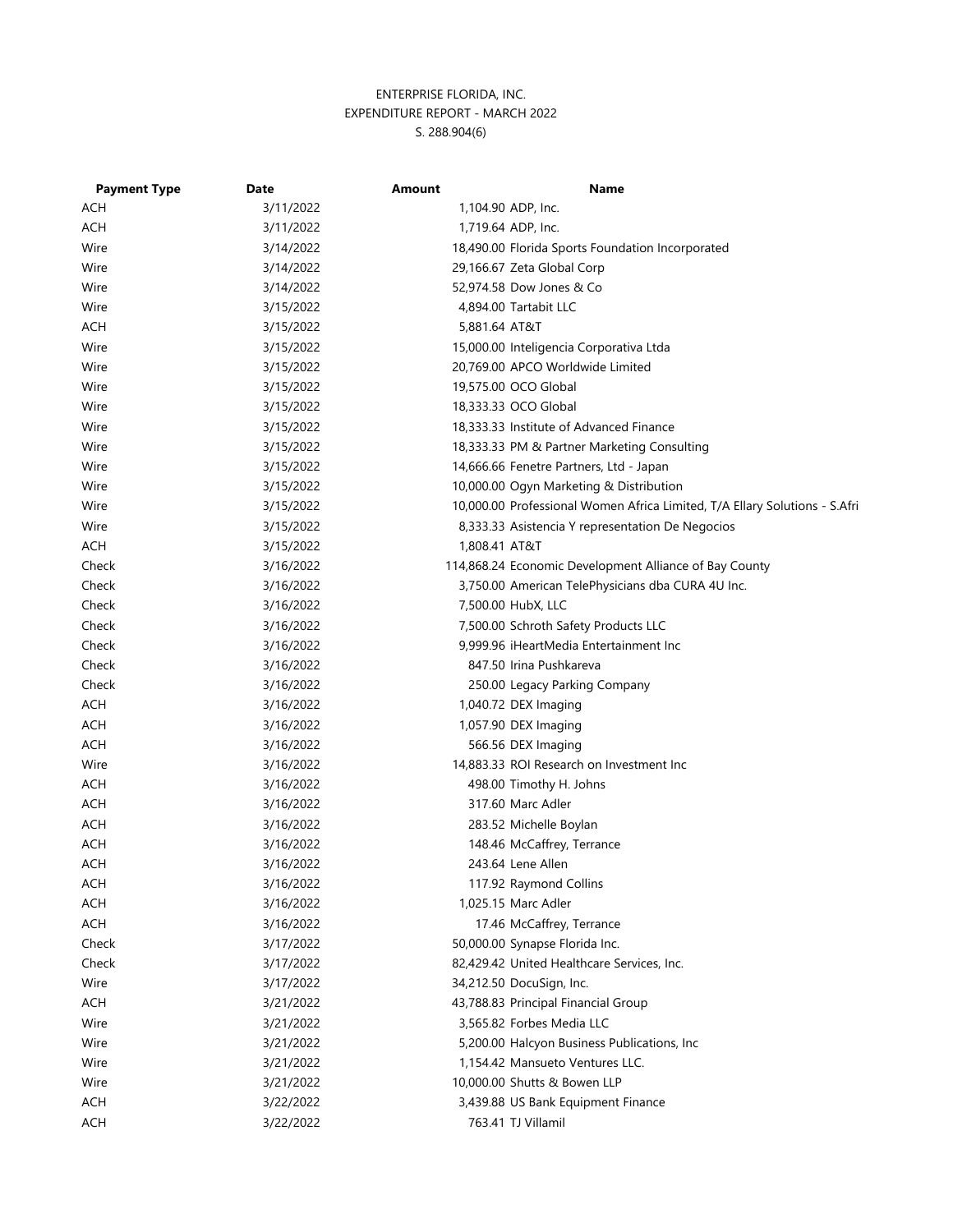| <b>Payment Type</b> | <b>Date</b> | Amount        | Name                                                              |
|---------------------|-------------|---------------|-------------------------------------------------------------------|
| ACH                 | 3/22/2022   |               | 240.82 Destin Wells                                               |
| ACH                 | 3/22/2022   |               | 483.36 Heather Mauney                                             |
| <b>ACH</b>          | 3/22/2022   |               | 33.33 Heather Mauney                                              |
| <b>ACH</b>          | 3/22/2022   |               | 58.30 Hogan, Katherine                                            |
| <b>ACH</b>          | 3/22/2022   |               | 761.21 Hogan, Katherine                                           |
| <b>ACH</b>          | 3/22/2022   |               | 83.00 David Pieklik                                               |
| <b>ACH</b>          | 3/22/2022   |               | 7.13 David Pieklik                                                |
| <b>ACH</b>          | 3/22/2022   |               | 37.02 Miguel Saturno                                              |
| <b>ACH</b>          | 3/22/2022   |               | 299.95 TJ Villamil                                                |
| <b>ACH</b>          | 3/22/2022   |               | 8.00 TJ Villamil                                                  |
| <b>ACH</b>          | 3/22/2022   |               | 99.00 TJ Villamil                                                 |
| <b>ACH</b>          | 3/22/2022   |               | 83.00 Emad Ghobar                                                 |
| <b>ACH</b>          | 3/22/2022   |               | 846.20 Emad Ghobar                                                |
| <b>ACH</b>          | 3/22/2022   |               | 70.97 Evelyn Lebron                                               |
| ACH                 | 3/22/2022   |               | 12.00 Evelyn Lebron                                               |
| <b>ACH</b>          | 3/22/2022   |               | 15.00 Evelyn Lebron                                               |
| Check               | 3/23/2022   |               | 126.43 RADM Stanley Bozin                                         |
| Check               | 3/23/2022   |               | 264.43 Arthur F. Diehl III                                        |
| Check               | 3/23/2022   |               | 265.32 Maj Gen Richard Haddad                                     |
| Check               | 3/23/2022   |               | 411.28 James R. Heald                                             |
| Check               | 3/23/2022   |               | 986.40 Sprinkler Magician LLC dba Mosquito Magician               |
| Check               | 3/23/2022   |               | 7,500.00 Infinity Air, Inc.                                       |
| Check               | 3/23/2022   |               | 7,500.00 Perry Baromedical Corp                                   |
| Check               | 3/23/2022   |               | 7,500.00 ACR Electronics, Inc                                     |
| Check               | 3/23/2022   |               | 534.25 Box, Inc.                                                  |
| Check               | 3/23/2022   |               | 2,900.00 William L. Walker dba Water Taxi of Fort Lauderdale, LLC |
| Check               | 3/23/2022   |               | 70.14 Florida Department of State                                 |
| Wire                | 3/23/2022   |               | 13,000.00 The Roosevelt Group LLC                                 |
| Wire                | 3/23/2022   |               | 7,500.00 Associated Aircraft Mfg & Sales, Inc                     |
| Wire                | 3/23/2022   |               | 3,900.00 Kompass North America                                    |
| Wire                | 3/23/2022   |               | 41,520.00 Salesforce.com, Inc.                                    |
| Wire                | 3/25/2022   |               | 1,584.00 Creative Financial Staffing                              |
| Wire                | 3/25/2022   |               | 1,584.00 Creative Financial Staffing                              |
| Wire                | 3/25/2022   |               | 1,287.00 Creative Financial Staffing                              |
| <b>ACH</b>          | 3/25/2022   |               | 565.97 Timothy H. Johns                                           |
| <b>ACH</b>          | 3/25/2022   |               | 1,038.27 Emad Ghobar                                              |
| <b>ACH</b>          | 3/25/2022   |               | 493.33 Marion Hoffman                                             |
| <b>ACH</b>          | 3/25/2022   |               | 252.25 Marion Hoffman                                             |
| <b>ACH</b>          | 3/25/2022   |               | 674.14 TJ Villamil                                                |
| <b>ACH</b>          | 3/25/2022   |               | 190.60 McCaffrey, Terrance                                        |
| <b>ACH</b>          | 3/25/2022   |               | 190.60 Griggs, Michelle                                           |
| <b>ACH</b>          | 3/28/2022   | 1,356.00 AT&T |                                                                   |
| <b>ACH</b>          | 3/28/2022   |               | 38,500.00 Wells Fargo Bank, N.A.- Visa                            |
| Wire                | 3/29/2022   |               | 210,267.00 Moore Communications Group dba Moore, Inc              |
| <b>ACH</b>          | 3/29/2022   |               | 54.24 Michael Schiffhauer                                         |
| <b>ACH</b>          | 3/29/2022   |               | 1,598.80 David Rogers                                             |
| <b>ACH</b>          | 3/29/2022   |               | 846.20 Joanne Abreu                                               |